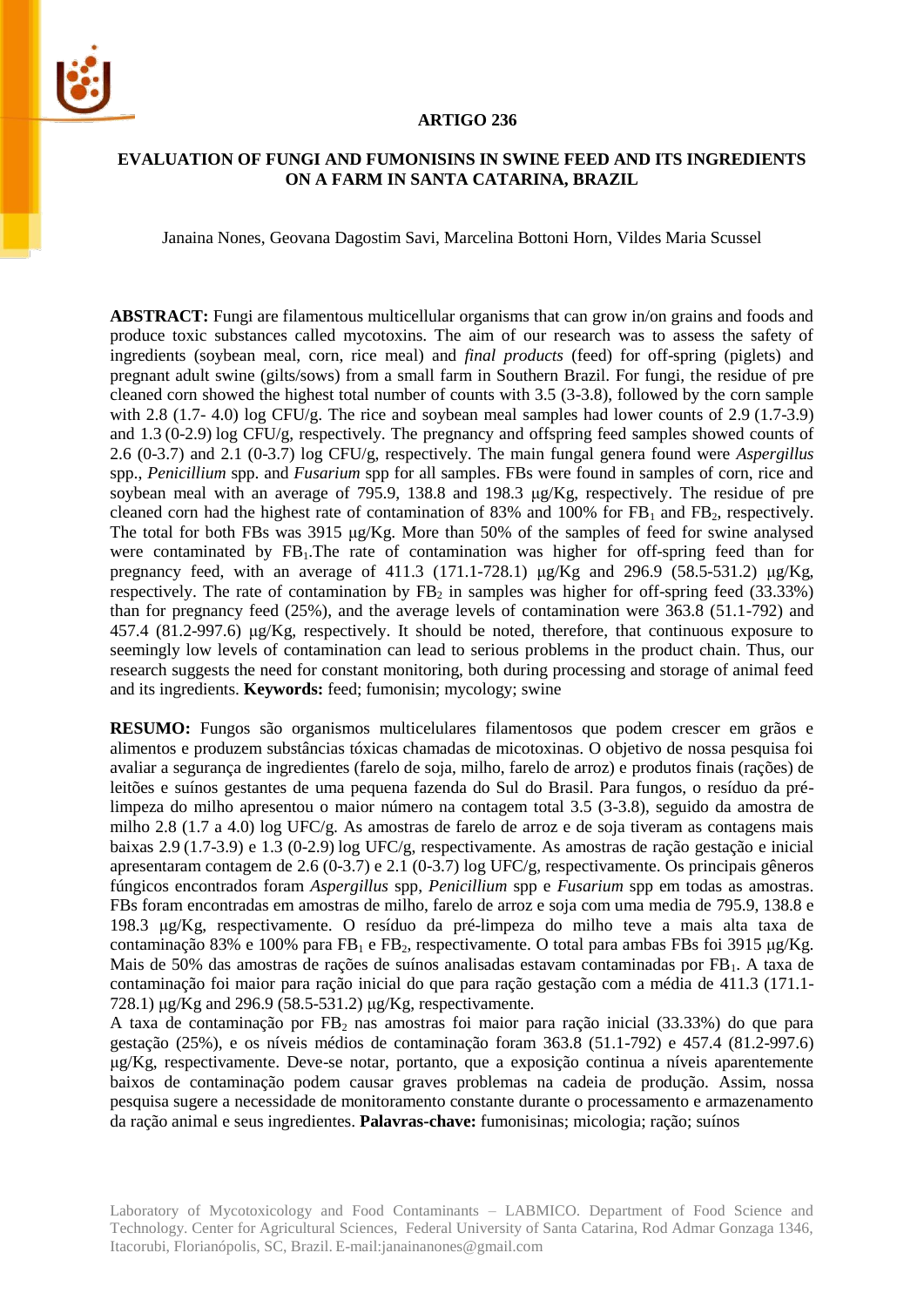

## **INTRODUCTION**

Moulds infect most agricultural commodities, and the mycotoxins they produce represent a major challenge in the control and inspection of foodstuffs (Maul et al., 2012). The growth of moulds and resulting production of mycotoxins depends on the interaction of multiple variables such as pH, water activity (aw), solute concentration, temperature, atmosphere andtime (**Garcia et al., 2011).** *Aspergillus* spp., *Penicillium* spp. and *Fusarium* spp. are the most common filamentous moulds found in stored cereal grains and feeds (Rosa et al., 2009; Lee et al., 2010). Although the detection of fungi does not necessarily imply the presence of mycotoxins, several studies around the world have reported a high incidence of mycotoxins in feed for animal consumption (Placinta et al., 1999). Fumonisin (FBs) is one of the mycotoxins produced by fungi of the genus *Fusarium* in favorable conditions of high moisture content and temperature (Dilkin et al., 2002).

Symptoms of contamination by FBs depend on the type of mycotoxin, the amount and duration of the exposure, the age, health and sex of the exposed individual, as well as dietary status and interactions with other toxins (Bennett and Klich, 2003). The negative effect of FBs on the growth and health of livestock makes them a major problem for many production systems (Roigé et al., 2009). Fumonisins cause various swine diseases: liver

and kidney toxicity and carcinogenicity, pulmonary edema, immunosuppression and neurotoxicity (Gazzotti et al., 2011, Grenier et al., 2012). Swine feed contaminated by FBs can cause loss of appetite, depression, cardiovascular toxicity and induced pulmonary edema (Bryden, 2012).

Considering that the region where the collections were made has a humid subtropical climate, and that factors of humidity and temperature are essential for toxigenic fungi growth the aim of this work was to assess the safety of *ingredients* (soybeans, corn, rice bran), *final products* (feed) for off-spring (piglets) and pregnant adult swine (gilts/sows) and *residue* (pre cleaned corn) stored in a small swine farm in the South of Brazil. This was achieved by testing for the presence of toxigenic fungi and their correlation with the presence of FBs.

#### **MATERIAL AND METHODS**

*Samples:* Two types of swine feed samples were collected for analysis *feed ingredients* (*grain*: corn; *meal*: soybeans and rice) used feed *final products* for pregnant swine (gilts/sows) and piglets from a small farm, located in Southern Brazil.

*Reagents, Solvents, Standards and Culture Media Reagents* - methanol, phosphoric acid, 2-mercaptoethanol, acetic acid, sodium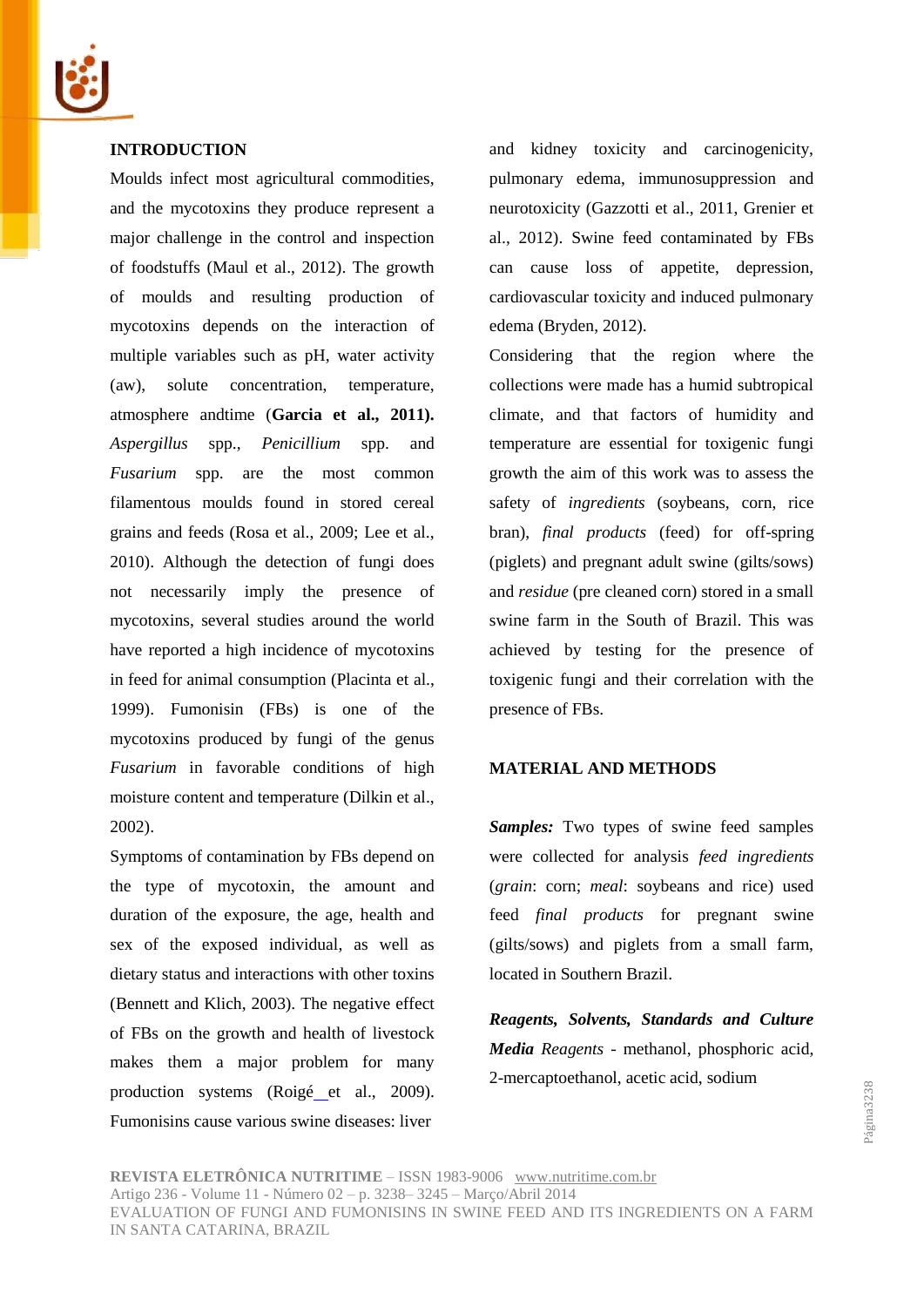

dihydrogen phosphate solution, ophthaldialdehyde (OPA). All HPLC grade, from (Vetec). *Solvents* - methanol Vetec. All HPLC grade. Ultrapure water (MilliQ system - Millipore), *Standards:*  $FB<sub>1</sub>$  and  $FB<sub>2</sub>$  (Sigma). *Culture media:* malt extract agar-MEA; peptone agar, dichloran rose bengal chloranphenicol agar (DRBC) (Himedia).

#### **Methods**

*Samples collection and preparation***:** *Collection* - samples were collected from August 2010 to February 2011 in a small farm located in Santa Catarina state, Southern Brazil, at Doutor Pedrinho town. They were collected from silos (stored in bulk/loose) and storehouses (stored in bags). Corn and soybean meal were collected from silos of 50 and 20 ton capacity, respectively. Rice meal from local suppliers and feed for *pregnant* swine and piglets prepared on the premises were collected from 25 Kg bags. 200 g of each sample type were gathered from different collection points to get a total sample of  $1 \text{ Kg}$ (composite sample) of each ingredient and feed. *Preparation* - each sample was homogenized and divided into smaller portions (analytical samples) for mycological and mycotoxin (FBs) analysis.

*Mycology tests and FBs analysis: Mycology:* For total fungi count the method used was Pitt and Hocking (1997), applying serial dilutions  $(10^{-1}$  to  $10^{-3})$  and staining by dichloran rose

bengal chloramphenicol agar (DRBC). The identification of fungi gender was carried out according to Samson et al. (2002). *FBs:*  analysed by liquid chromatography and fluorescence detector (LC/FD) at 335 and 440 nm wavelength (excitation and emission, respectively), as described by AOAC (2005). LOD was 0.5 and LOQ was 1  $\mu$ g/Kg for both,  $FB<sub>1</sub>$  and  $FB<sub>2</sub>$ .

*Statistical Analyses:* Total fungal counts data were transformed using a logarithmical function  $log_{10}(x+1)$ . Performed by variance analysis (ANOVA) and Turkey´s test, to evaluate significant differences among the means (P<0.05) using GraphPad Prism 4.0 software. The results were expressed as the mean values and standard errors.

## **RESULTS AND DISCUSSION**

Molds and yeasts were found in more than 95% of the samples. The main fungal genera were *Aspergillus* spp., *Penicillium* spp. and *Fusarium* spp. Conditions of moisture and water activity in the samples appeared altered, which can cause fungal growth and production of FBs.

#### *Total count of molds and yeasts*

The residue from pre-cleaning corn showed the highest total number of mold counts 3.5 (3 to 3.8) log CFU/g, followed by corn with 2.8 (1.7 to 4.0)  $\log$  CFU/g (Table 1).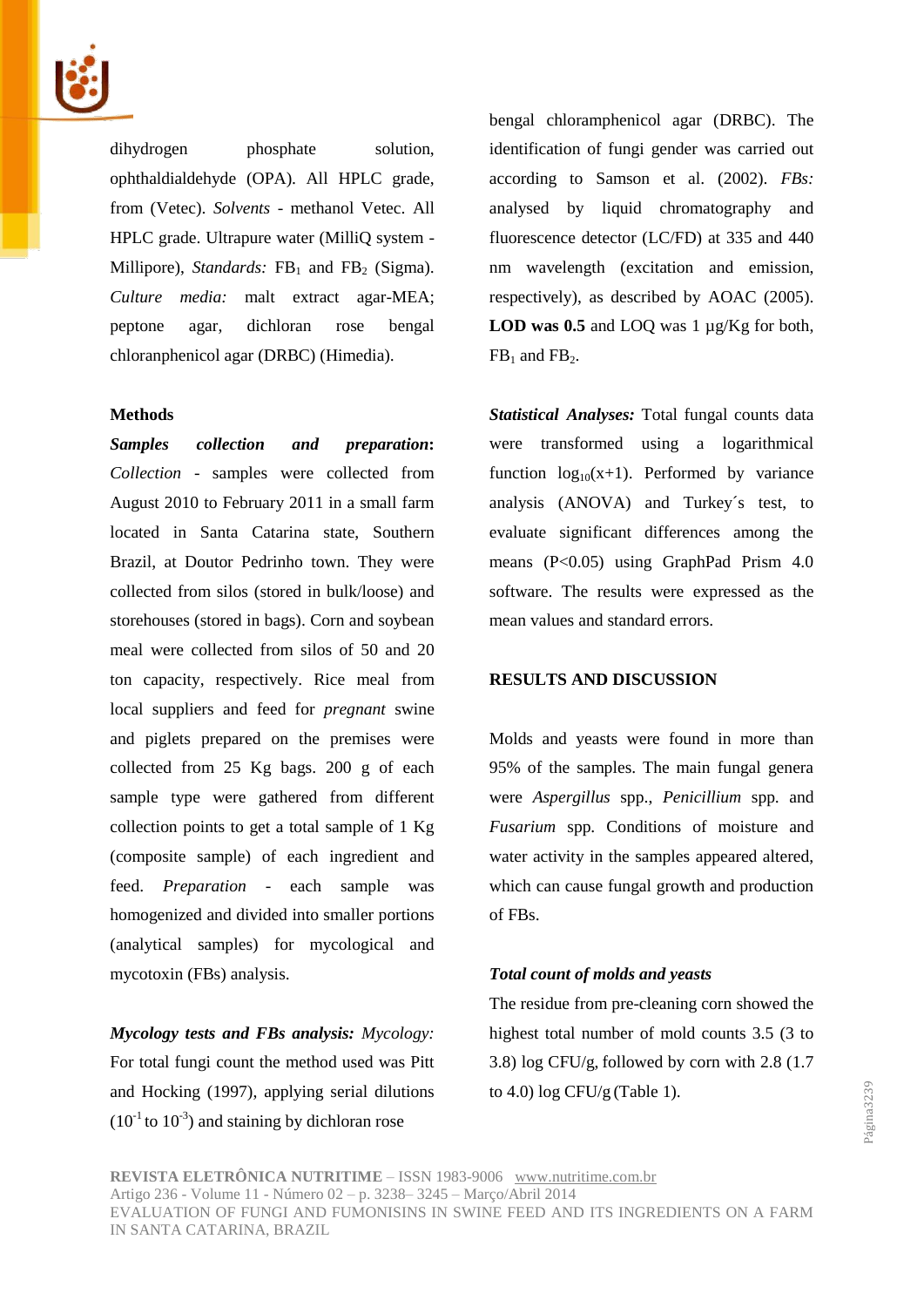

This result proves that pre-cleaning can reduce mold counts in corn. Values higher than those in our corn samples had been found by Rosa et al  $(2009)$ ,  $(4.44 \log CFU/g)$ . Rice and soybean meal samples had counts of 2.9 (1.7 to 3.9) log CFU/g and  $1.3$  (0 to 2.9) log CFU/g, respectively. Pregnancy and off-spring feed

samples showed counts of 2.6 (0 to 3.7) and 2.1 (0 to 3.7) log CFU/g, respectively. Pereyra et al. (2008) found total mold counts over 5.0 log CFU/g in compound feed intended for fattening swine. None of our samples counts exceeded 5.0 log CFU/g, which may indicate the hygienic quality of feed is in accordance with GMP (2005).

|          |                  | Ingredients ( $log CFU/g$ ) |         | Residue <sup>*</sup><br>$**$ | $\textit{Feed}(\textit{logcfu/g})$ |                    | <b>Collection</b> data |      |
|----------|------------------|-----------------------------|---------|------------------------------|------------------------------------|--------------------|------------------------|------|
|          | Soybean*         | $Rice*$                     | $Corn*$ |                              | Pregnancy<br>$\ast$                | Off-<br>$spring**$ | <b>Month</b>           | Year |
|          | $\boldsymbol{0}$ | 3.1                         | 4.0     | 3.8                          | $\overline{0}$                     | $\boldsymbol{0}$   | Aug                    | 2010 |
|          | $\boldsymbol{0}$ | 3.3                         | 1.7     | 3.8                          | $\boldsymbol{0}$                   | $\boldsymbol{0}$   | Aug                    |      |
|          | 1.7              | 2.8                         | 1.7     | 3.4                          | 3.6                                | 3.0                | Sept                   |      |
|          | 2.9              | 1.7                         | 2.2     | 3.6                          | 2.5                                | 3.3                | Sept                   |      |
|          | $\overline{0}$   | 3.8                         | 3.2     | 3.3                          | 3.4                                | 2.0                | Oct                    |      |
|          | 2.3              | 2.9                         | 2.8     | 3.6                          | 2.8                                | 2.2                | <b>Nov</b>             |      |
|          | 2.0              | 1.7                         | 2.6     | 3.0                          | 3.0                                | 2.5                | <b>Nov</b>             |      |
|          | 1.7              | 3.9                         | 3.9     | 3.4                          | 3.7                                | 3.2                | Dec                    |      |
|          | $\boldsymbol{0}$ | 2.8                         | 3.2     | 3.7                          | 3.4                                | 3.7                | Dec                    |      |
|          | 2.5              | 2.9                         | 2.1     | 3.5                          | 2.9                                | $\boldsymbol{0}$   | Jan                    | 2011 |
|          | 2.8              | 2.7                         | 2.5     | 3.0                          | 3.0                                | 3.0                | Jan                    |      |
|          | $\boldsymbol{0}$ | 3.0                         | 3.9     | 3.8                          | 3.2                                | 2.5                | Feb                    |      |
| Average: | 1.3              | 2.9                         | 2.8     | 3.5                          | 2.6                                | 2.1                | na                     |      |
| Max:     | 2.9              | 3.9                         | 4.0     | 3.8                          | 3.7                                | 3.7                | na                     |      |
| Min:     | $\mathbf{0}$     | 1.7                         | 1.7     | 3.0                          | $\boldsymbol{0}$                   | $\boldsymbol{0}$   | na                     |      |

| Table 1 – Total count for molds and yeasts in ingredients and feed samples. |  |  |  |  |
|-----------------------------------------------------------------------------|--|--|--|--|
|-----------------------------------------------------------------------------|--|--|--|--|

na: not applied \* significant differences soybean with rice, corn, residue and pregnancy (P<0.05) \*\* significant differences residue with offspring (P<0.05)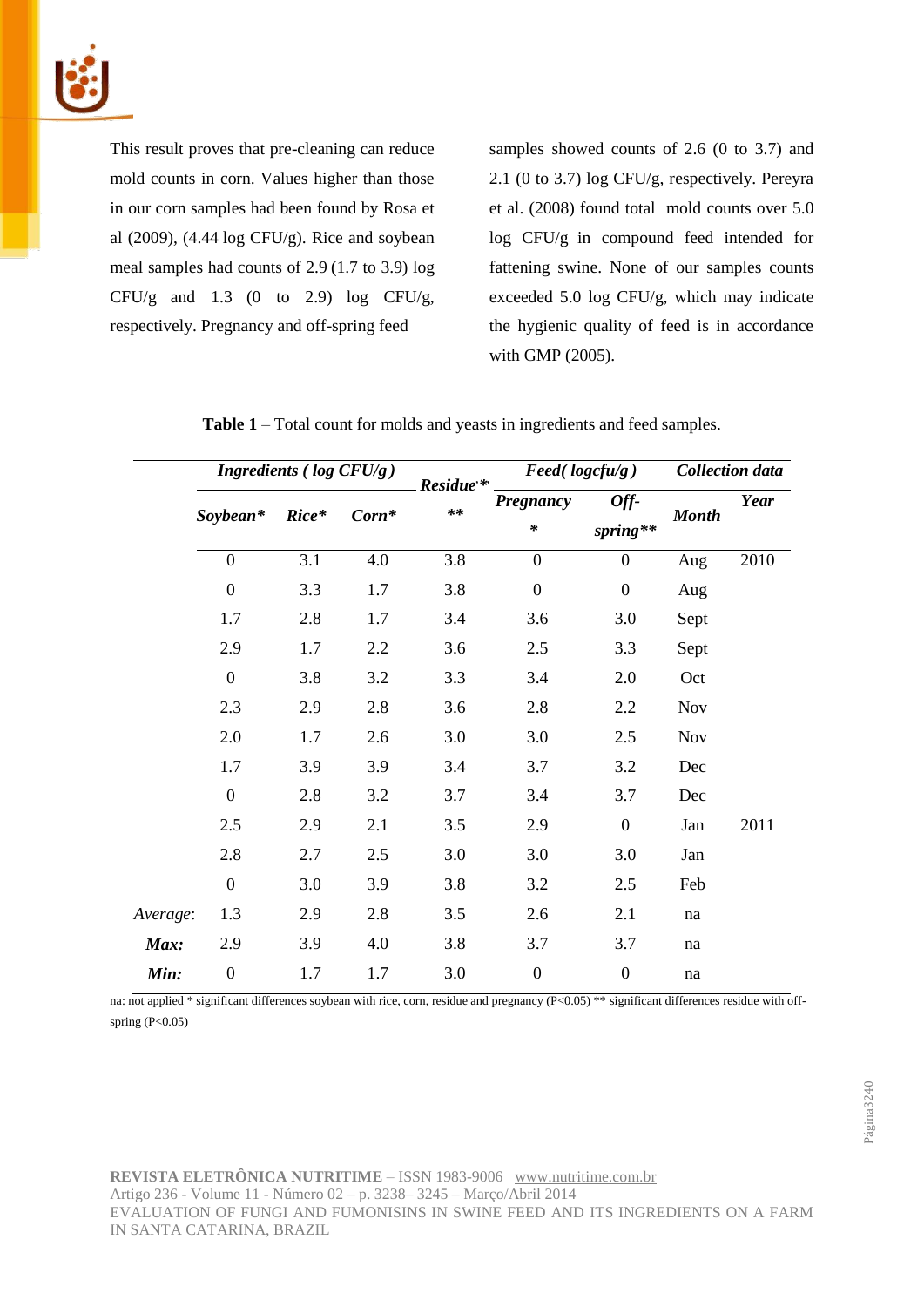

# *Fungal genera identified*

In this work, the following were identified: (a) five storage fungi (*Cephalosporum, Geotrichum, Mucor, Peziza*and, *Rhizopus*), (b) three harvest fungi *(Alternaria, Fusarium, Trichoderma)* and (c) three harvest and storage fungi (*Aspergillus, Botrytis, Penicillium*)*.* The largest amount of fungal genera identified in the samples corresponded to *Aspergillus*, *Fusarium* and *Penicillium* sp. Many studies have shown that these genera are found in most feeds (Bragulat et al., 1995; Rosa et al., 2006). *Fusarium* fungi were found in lower quantities in samples of soybean meal and corn, which may be due to the process of harvesting the grain and to weather conditions. *Fusarium* toxins are produced in cereal grains due to high moisture conditions around harvest (Bryden, 2012).

|                            | SAMPLES (%)        |             |             |                |                 |            |  |  |
|----------------------------|--------------------|-------------|-------------|----------------|-----------------|------------|--|--|
| <b>GENERA</b>              | <b>Ingredients</b> |             |             | <b>Residue</b> | Feed            |            |  |  |
|                            | Soybean            | <b>Rice</b> | <b>Corn</b> |                | Pregnancy       | Off-spring |  |  |
| <b>Storage</b>             |                    |             |             |                |                 |            |  |  |
| Cephalosporum              | $+$                | ni          | ni          | $+$            | ni              | $+$        |  |  |
| Geotrichum                 | $+$                | ni          | ni          | $+$            | ni              | ni         |  |  |
| Mucor                      | $+$                | $+++$       | $+$         | $+$            | $+$             | $+$        |  |  |
| Peziza                     | ni                 | $+$         | ni          | ni             | ni              | ni         |  |  |
| Rhizopus                   | ni                 | $+$         | $+$         | $^{+}$         | $+$             | $+$        |  |  |
| <b>Harvest</b>             |                    |             |             |                |                 |            |  |  |
| Alternaria                 | ni                 | $+$         | ni          | Ni             | $\overline{ni}$ | ni         |  |  |
| Fusarium                   | $+$                | $++$        | $+$         | $++$           | $++$            | $++$       |  |  |
| Trichoderma                | $+$                | $+$         | $++$        | $++$           | $++$            | $++$       |  |  |
| <b>Storage and Harvest</b> |                    |             |             |                |                 |            |  |  |
| Aspergillus                | $++$               | $+++$       | $+++$       | $+++$          | $+++$           | $+++$      |  |  |
| <b>Botrytis</b>            | $+$                | ni          | $+$         | $+$            | $\overline{ni}$ | ni         |  |  |
| Penicillium                | $++$               | $+++$       | $+++$       | $+++$          | $+++$           | $+++$      |  |  |

**Table 2** – Identification of fungal genera in ingredient and feed samples.

ni not identified + found in 1 to 4 samples  $++$  found in 5 to 8 samples  $+++$  found in 9 to 12 samples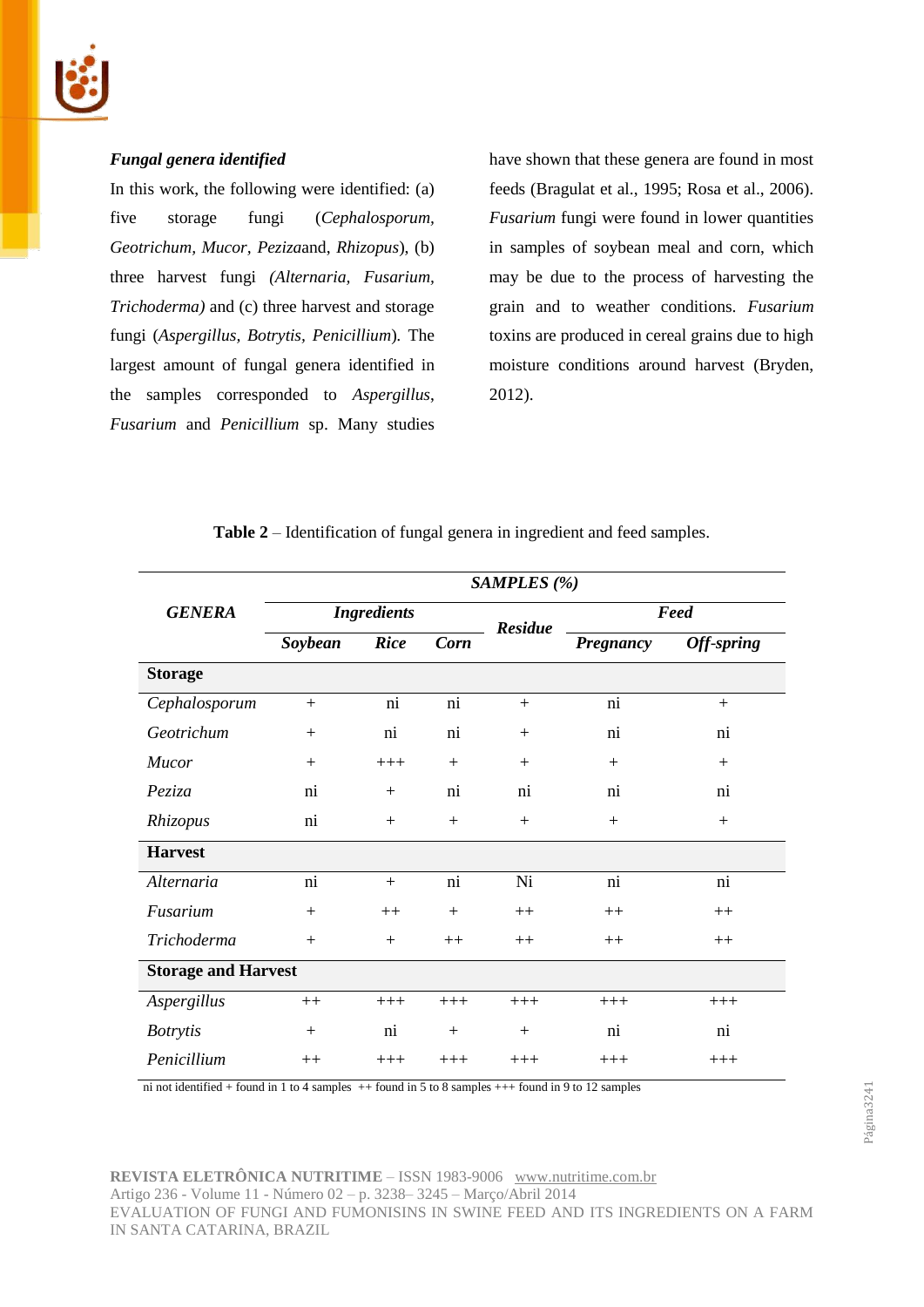

## *Levels of fumonisins*

Regarding the presence of FBs, corn was the ingredient that had the highest rate of contamination. 83.33% of our samples showed contamination by  $FB_1$  and 58.33% by  $FB_2$ . showing rates of 121.3-1405 μg/Kg and 49.8- 680.9 μg/Kg, respectively. Similarly, a study published by Prandini et al. (2011) found contamination by FBs in corn samples ranging from 300 to 1200  $\mu$ g/kg FB<sub>1</sub> and FB<sub>2</sub> were detected in all feed and corn samples (100%). In another study by Pereyra et al. (2008) the mean values ranged from 3210 to 4020 μg/Kg for  $FB_1$  and from 1300 to 1950 μg/Kg for  $FB_2$ . It was interesting to observe that the cleaning of corn leads to a significant reduction in the presence of FBs. The average contamination of the residue of pre cleaning corn was 2093 and 1822  $\mu$ g/kg for FB<sub>1</sub> and FB<sub>2</sub>, respectively. After cleaning, the average levels found in corn fell to  $526.2$  and  $269.7$  μg/Kg, respectively. By the same token, it can be concluded that damaged grains separated by the process of sifting, are more susceptible to contamination by FBs (Scussel 2002).

More than 50% of the samples of feed for swine analysed were contaminated by  $FB<sub>1</sub>$ . The average rate of contamination was higher for off-spring feed  $(411.3 \mu g/Kg)$  than for pregnancy feed (296.9 μg/Kg) (Table 3).

In a study by Martins et al. (2008) no contamination by  $FB<sub>1</sub>$  was found in any of the 285 samples of swine feed evaluated. However, and in accordance with our results, Martins et al., (2011) found contamination by FBs in swine feed. in 32.9% of 82 samples. The percentage of contamination by  $FB<sub>2</sub>$  was higher in off-spring feed (33.33%) than in pregnancy feed (25%), with an average level of contamination of 363.8 (51.1-792) and 457.4  $(81.2-997.6) \mu g/Kg$ , respectively. Pereyra et al. (2008) found that more than 90% of swine feed samples were contaminated with  $FB<sub>2</sub>$ .

## **CONCLUSION**

The United States of America is the only country in the world to have established parameters for the presence of FBs (20000  $\mu$ g/Kg) (FAO, 2004). The results for all ingredients and feed in this study are within these parameters. In spite of this, it is important to emphasize that constant exposure of the animals to FBs, even at low levels of concentration, can have a great impact, both sanitary and consequently financial, on the production chain. For this reason, periodic monitoring for the presence of FBs in ingredients and feed is required to reduce the risk of dangerous diseases and protect profitability.

Many factors contribute to the proliferation of molds and the consequent production of mycotoxins. These include cultural practices, harvesting practices, transport and storage conditions, relative humidity, aeration and the presence of insects. Alternatives for the elimination of mycotoxins in feed have been studied. However, it still seems most productive to constantly monitor the quality of both ingredients and feeds within a property.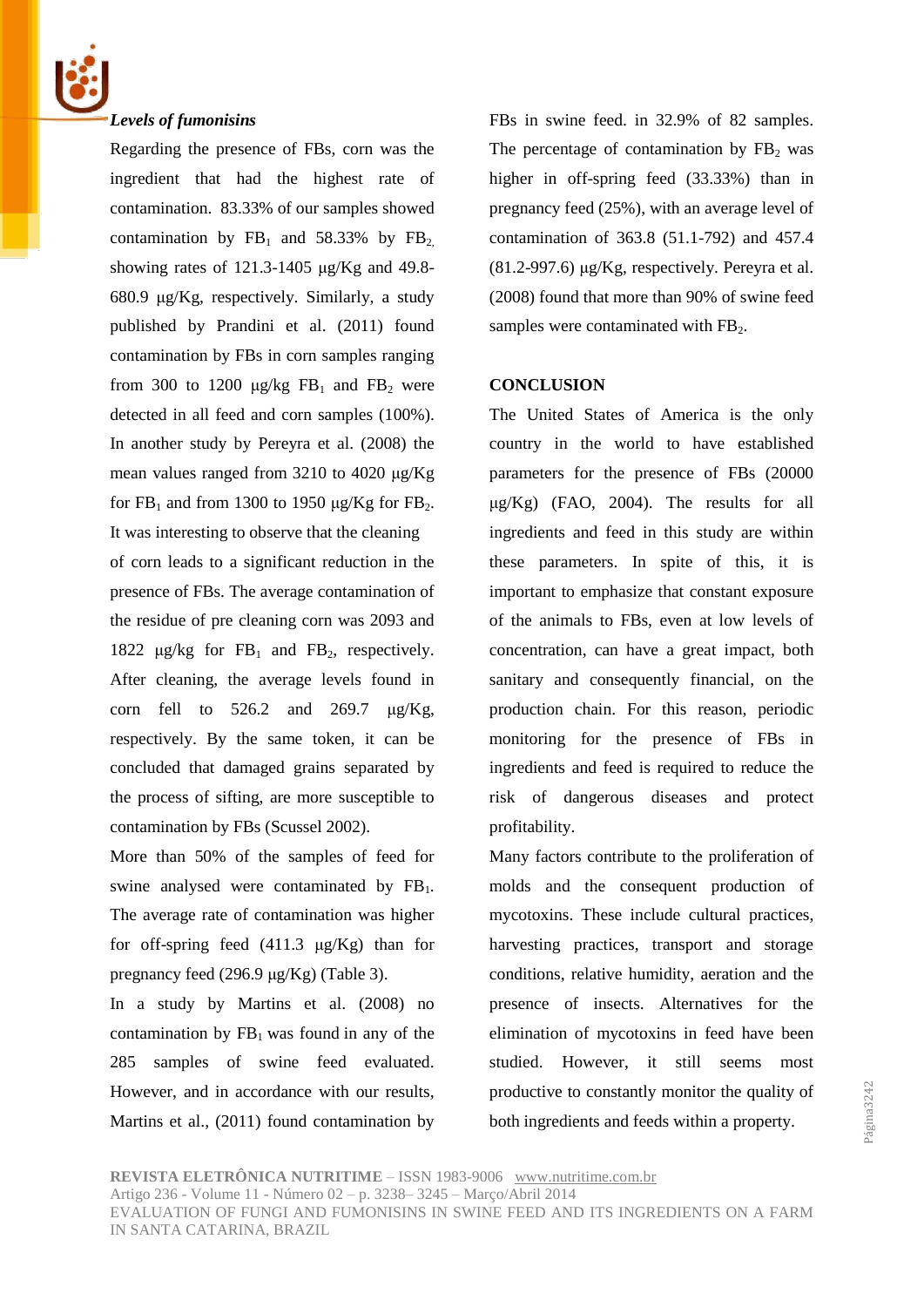|                    | <b>Number</b> | $FB1 (\mu g/kg)$ |                     |             | $FB_2(\mu g/kg)$ |         |            | <b>FBs</b>   |
|--------------------|---------------|------------------|---------------------|-------------|------------------|---------|------------|--------------|
| <b>Sample</b>      |               | (%)              | Averag<br>$\pmb{e}$ | Range       | (%)              | Average | Range      | $(\mu g/Kg)$ |
| <b>Ingredients</b> |               |                  |                     |             |                  |         |            |              |
| Soybeans           | 12            | 33.3             | 198.3               | 40-537.8    | nd               | nd      | nd         | 198.3        |
|                    |               | 3                |                     |             |                  |         |            |              |
| Rice               | 12            | 33.3             | 138.8               | 68.4-264.9  | 8.33             | nd      | nd-174.7   | 138.8        |
|                    |               | 3                |                     |             |                  |         |            |              |
| Corn               | 12            | 83.3             | 526.2               | 121.3-1405  | 58.33            | 269.7   | 49.8-680.9 | 795.9        |
|                    |               | 3                |                     |             |                  |         |            |              |
| Feed               |               |                  |                     |             |                  |         |            |              |
| Pregnancy          | 12            | 58.3             | 296.9               | 58.5-531.2  | 25.00            | 457.4   | 81.2-997.6 | 754.3        |
|                    |               | 3                |                     |             |                  |         |            |              |
| Off-springs        | 12            | 58.3             | 411.3               | 171.1-728.1 | 33.33            | 363.8   | 51.1-792   | 775.1        |
|                    |               | 3                |                     |             |                  |         |            |              |
| <b>Residue</b>     |               |                  |                     |             |                  |         |            |              |
| Pre-cleaning       | 12            | 83.3             | 2093                | 57-6051     | 100.00           | 1822    | 223.5-4844 | 3915         |
|                    |               | 3                |                     |             |                  |         |            |              |
| Total sample:      | 72            | na               | na                  | na          | na               | na      | na         | na           |

**Table 3** – Presence of FBs in *ingredients* and *feeds* herds.

nd: not detected; na: not applied

## **REFERENCES**

AOAC. Official Methods of Analysis of AOAC International, (18th edition), Association of Official Analytical Chemists International, Gaithersburg, MD, 2005.

BENNETT, J.W.; KLICH, M. Mycotoxins. **Clinical Microbiology Reviews***,* v.16, n.3, p.497-516, 2003.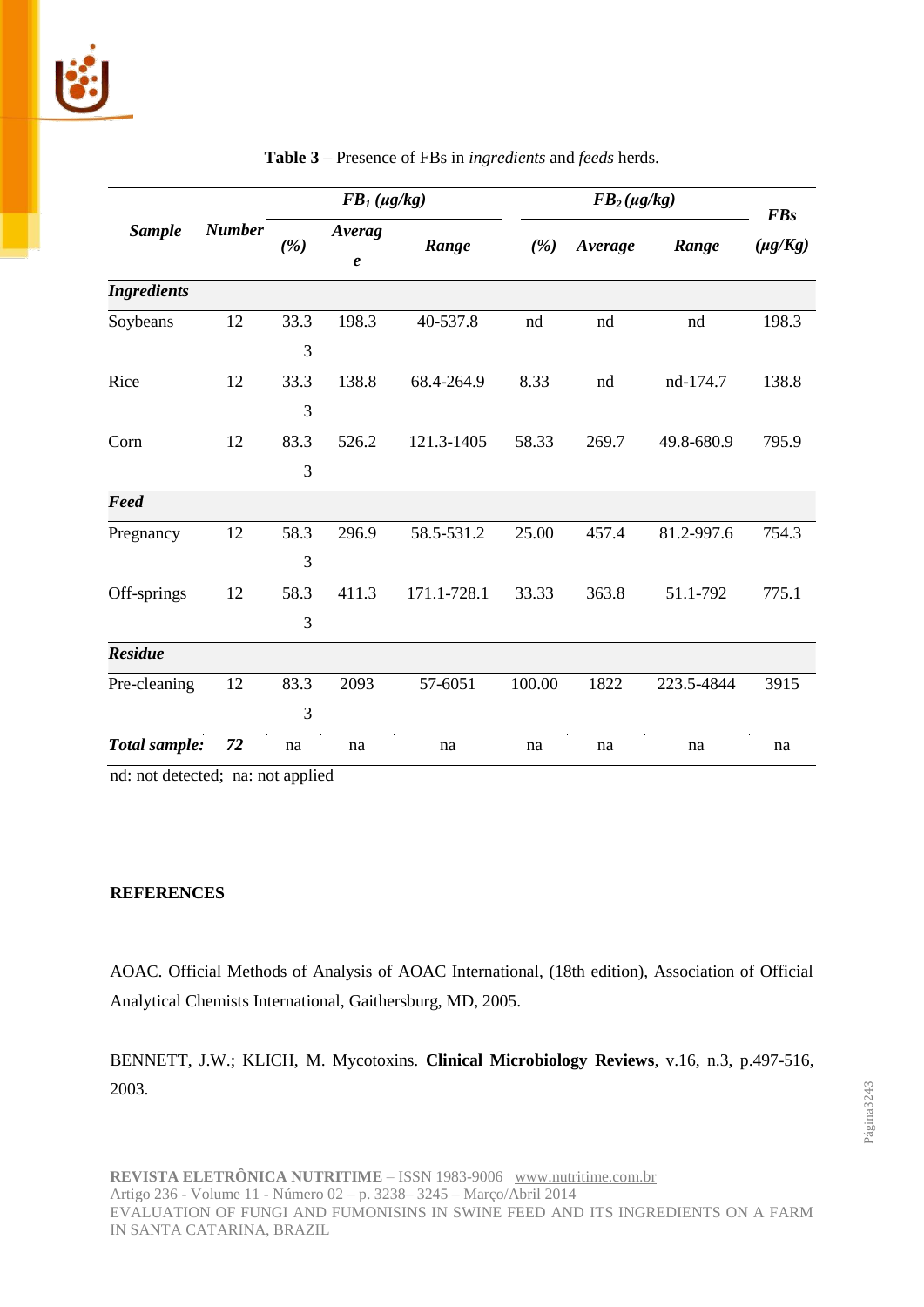

BRAGULAT, M.R.; ABARCA, M.L.; CASTELLA, O. et al. Mycological survey on mixed poultry feeds and mixed rabbit feeds. **Journal of Science of Food Agriculture***,* v.67, n.2, p. 215-220, 1995.

BRYDEN, W.L. Mycotoxin contamination of the feed supply chain: Implications for animal productivity and feed security. **Animal Feed Science and Technology***,* v.173, n.1-2, p.134-158, 2012.

DILKIN, P.; MALLMANN, C.A.; ALMEIDA, C.A.A. et al. Production of fumonisins by strains of *Fusarium moniliforme* according to temperature, moisture and growth period. **Brazilian Journal of Microbiology***,* v.33, n. 2, p.111-118, 2002.

FAO. Worldwide regulations for mycotoxins in food and feed in 2003. FAO Food and Nutrition paper No. 81. Food and Agriculture Organization of the United Nations, Rome, Italy. 2004.

**GARCIA, D.; RAMOS, A.J.; SANCHIS, V. et al.** Effect of *Equisetum arvense* and *Stevia rebaudiana* extracts on growth and mycotoxin production by *Aspergillus flavus* and *Fusarium verticillioides* in maize seeds as affected by water activity. **International Journal of Food Microbiology**, v.153**, n.1**-2**, p. 21**-**27,** 2011.

GAZZOTTI, T.; ZIRONI, E.; LUGOBONI, B. et al. Analysis of fumonisins  $B_1$ ,  $B_2$  and their hydrolyzed metabolites in pig liver by LC-MS/MS. **Food Chemistry**, v.125, n.4, p.1379-1384, 2011.

GMP. Regulations on Product Standards in the Animal Feed Sector, 2005.

GRENIER, B.; BRACARENSE, A.P.F.L.; SCHWARTZ, H.E. et al. The low intestinal and hepatic toxicity of hydrolyzed fumonisin  $B_1$  correlates with its inability to alter the metabolism of sphingolipids. **Biochemical Pharmacology**, v.83, n.10, p.1465-1473, 2012.

LEE, K.; KIM, B.H.; LEE, C. Occurrence of *Fusarium* mycotoxin beauvericin in animal feeds in Korea. **Animal Feed Science and Technology**, v.157, n.3-4, p.190-194, 2010.

**MARTINS, H.M.L.; ALMEIDA, I.F.M.; CAMACHO, C.R.L. et al. Occurrence of fumonisins in** feed for swine and horses. **Revista Iberoamericana de Micología, v.29, n. 3, p.175**-177**, 2011.** MARTINS, H.M.; MARQUES, M.; ALMEIDA, I. et al. Mycotoxins in feedstuffs in Portugal: an overview. **Mycotoxin Research***,* v*.*24, n.1, p.19-23, 2008.